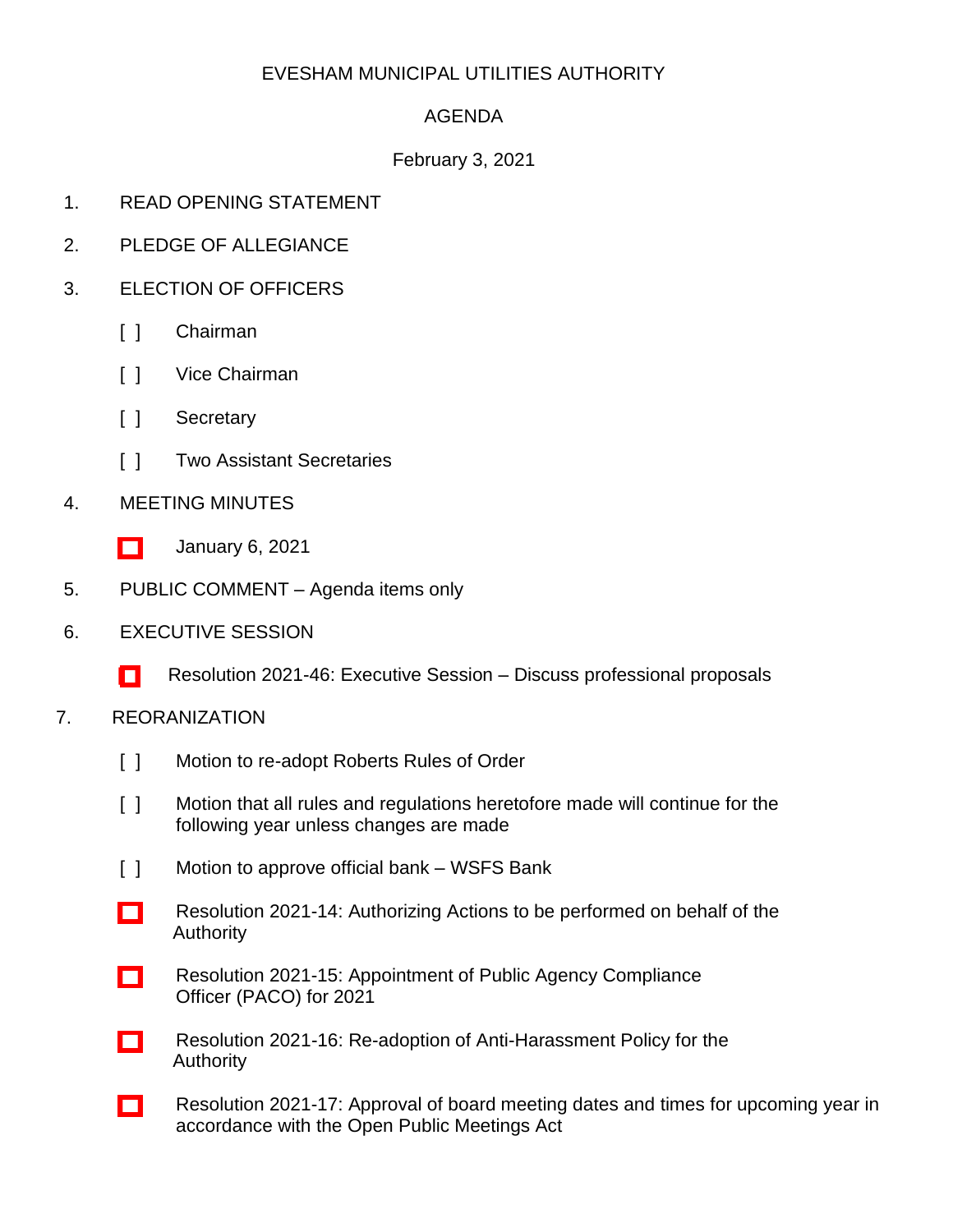- [\[ \]](http://www.eveshammua.com/wp-content/uploads/2021/01/Resolution-2021-18-Auditor.pdf) Resolution 2021-18: Appointment of professional contract for the position of Auditor
- [\[ \]](http://www.eveshammua.com/wp-content/uploads/2021/01/Resolution-2021-19-Consulting-Engineer.pdf) Resolution 2021-19: Appointment of professional contract for the position of Consulting Engineer
- [\[ \]](http://www.eveshammua.com/wp-content/uploads/2021/01/Resolution-2021-20-Dental-Broker.pdf) Resolution 2021-20: Appointment of professional contract for the position of Dental Broker
- [\[ \]](http://www.eveshammua.com/wp-content/uploads/2021/01/Resolution-2021-21-Environmental-Consutant.pdf) Resolution 2021-21: Appointment of professional contract for the position of Environmental Consultant
- [\[ \]](http://www.eveshammua.com/wp-content/uploads/2021/01/Resolution-2021-22-Geological-Engineer.pdf) Resolution 2021-22: Appointment of professional contract for the position of Geological Engineer
- [\[ \]](http://www.eveshammua.com/wp-content/uploads/2021/01/Resolution-2021-23-Auxiliary-Engineer-T-M.pdf) Resolution 2021-23: Appointment of professional contract for Auxiliary Engineer
- [\[ \]](http://www.eveshammua.com/wp-content/uploads/2021/01/Resolution-2021-24-Auxiliary-Engineer-CME-Assoc.pdf) Resolution 2021-24: Appointment of professional contract for Auxiliary Engineer
- [\[ \]](http://www.eveshammua.com/wp-content/uploads/2021/01/Resolution-2021-25-Auxiliary-Engineer-ENVIRONMENTAL-RESOLUTIONS-INC.-.pdf) Resolution 2021-25: Appointment of professional contract for Auxiliary Engineer
- [\[ \]](http://www.eveshammua.com/wp-content/uploads/2021/01/Resolution-2021-26-General-Counsel.pdf) Resolution 2021-26: Appointment of professional contract for the position of General Counsel
- [\[ \]](http://www.eveshammua.com/wp-content/uploads/2021/01/Resolution-2021-27-Labor-Counsel.pdf) Resolution 2021-27: Appointment of professional contract for the position of Labor Counsel
- [\[ \]](http://www.eveshammua.com/wp-content/uploads/2021/01/Resolution-2021-28-Special-Counsel.pdf) Resolution 2021-28: Appointment of professional contract for the position of Special Counsel
- [\[ \]](http://www.eveshammua.com/wp-content/uploads/2021/01/Resolution-2021-29-Bond-Counsel.pdf) Resolution 2021-29: Appointment of professional contract for the position of Bond Counsel
- [\[ \]](http://www.eveshammua.com/wp-content/uploads/2021/01/Resolution-2021-30-Risk-Management.pdf) Resolution 2021-30: Appointment of professional contract for the position of Risk Management Consultant
- [\[ \]](http://www.eveshammua.com/wp-content/uploads/2021/01/Resolution-2021-31-Finanacial-Advisor-Acacia.pdf) Resolution 2021-31: Appointment of professional contract for Financial Advisor
- [\[ \]](http://www.eveshammua.com/wp-content/uploads/2021/01/Resolution-2021-32-Financial-Advisor-N.W.pdf) Resolution 2021-32: Appointment of professional contract for Financial Advisor

#### 8. FINANCIAL

- [ ] Presentation of FY 2020 Financial Audit
- [\[ \]](http://www.eveshammua.com/wp-content/uploads/2021/01/Resolution-2021-41-Audit-Report.pdf) Resolution 2021-41: Acknowledging review and acceptance of FY20 Financial audit
- [\[ \]](http://www.eveshammua.com/wp-content/uploads/2021/01/Resolution-2021-36-January-Bill-List.pdf) Resolution 2021-36: Payment of Bills
- [\[ \]](http://www.eveshammua.com/wp-content/uploads/2021/02/Resolution-2021-33-IT-Consultant-Public.pdf) Resolution 2021-33: Award of a two year Contract through the use of Competitive Contracting process for the position of an Information Technology Consultant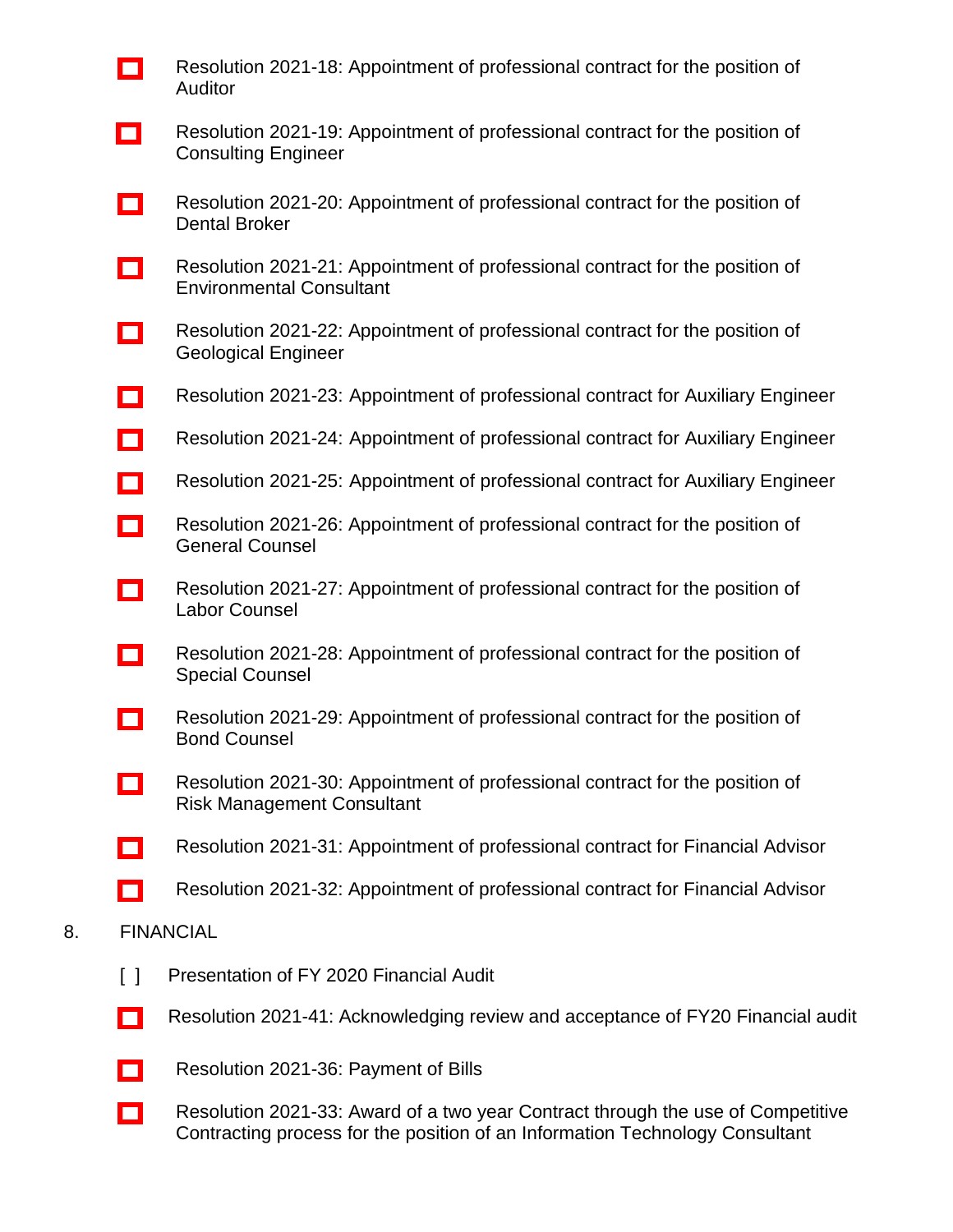- [\[ \]](http://www.eveshammua.com/wp-content/uploads/2021/02/Resolution-2021-34-Cellular-Lease-Consultant-Contract-Public.pdf) Resolution 2021-34: Award of a two year Contract through the use of Competitive Contracting for the position of a Cellular Tower Lease Consultant
- [\[ \]](http://www.eveshammua.com/wp-content/uploads/2021/02/Resolution-2021-35-GP-Support-Consultant-Public.pdf) Resolution 2021-35: Award of a two year Contract through the use of Competitive Contracting for the position of a Microsoft Great Plains Software Consultant
- [\[ \]](http://www.eveshammua.com/wp-content/uploads/2021/01/Resolution-2021-42-Hydra-Numatic-Sales-Grit-Pump.pdf) Resolution 2021-42: Award of Contract in excess of \$44,000 to Hydra-Numatic Sales Co. in the amount of \$56,396.00 for a Smith & Loveless Model 4B2H Vacuum primed top mounted Pista Turbo Grit Pump with Rotating Assembly package
- [\[ \]](http://www.eveshammua.com/wp-content/uploads/2021/01/Resolution-2021-43-Authorize-advertisement-for-Bids-Valve.pdf) Resolution 2021-43: Authorizing advertisement for bids for a Wachs Diesel Valve Exercising Machine, 250 Gallon tank with Jackhammer and accessories
- [\[ \]](http://www.eveshammua.com/wp-content/uploads/2021/02/Resolution-2021-45-Cherry-Valley-Tractor-State-Contract.pdf) Resolution 2021-45: Award of State Contract to Cherry Valley Tractor Sales in the amount of \$39,520.00 for a World Lift forklift M# WFG60
- 9. EXECUTIVE DIRECTOR'S REPORT
	- [ ] Potential Violations
	- [ ] The Year in Review The Year Ahead
- 10. ENGINEER'S REPORT
	- [ ] Review of Engineer's Status Report
	- [ ] Update: South Side Water Storage Tank
	- [ ] Update: ASR Well 13 Treatment Program
		- [\[ \]](http://www.eveshammua.com/wp-content/uploads/2021/01/Resolution-2021-44-ASR-Well-No.-13-Change-order3.pdf) Resolution 2021-44: : Approval of Change Order #3 in the amount of \$6,548.27 to Eagle Services, Inc.
	- [ ] Update: Route 70 Water Main
	- [ ] Update: Route 70 Sewer Main
	- [ ] Update: Elmwood WWTP Resiliency Improvements
	- [ ] Update: Knox Boulevard Water Main Replacement
		- [\[ \]](http://www.eveshammua.com/wp-content/uploads/2021/02/Resolution-2021-10-RTW-Change-Order-No.-2.pdf) Resolution 2021-10: Approval of Change Order #2 in the amount of \$128,850.00 to RTW Construction, Inc.
	- [ ] Update: Heritage Village (Phase 1) Water Main Replacement
		- [\[ \]](http://www.eveshammua.com/wp-content/uploads/2021/02/Resolution-2021-11-MSP-Change-Order-3.pdf) Resolution 2021-11: Approval of Change Order #3 in the amount of \$108,494.87 to MSP Construction, Inc
	- [] Update: Heritage Village (Phase 2) Water Main Replacement